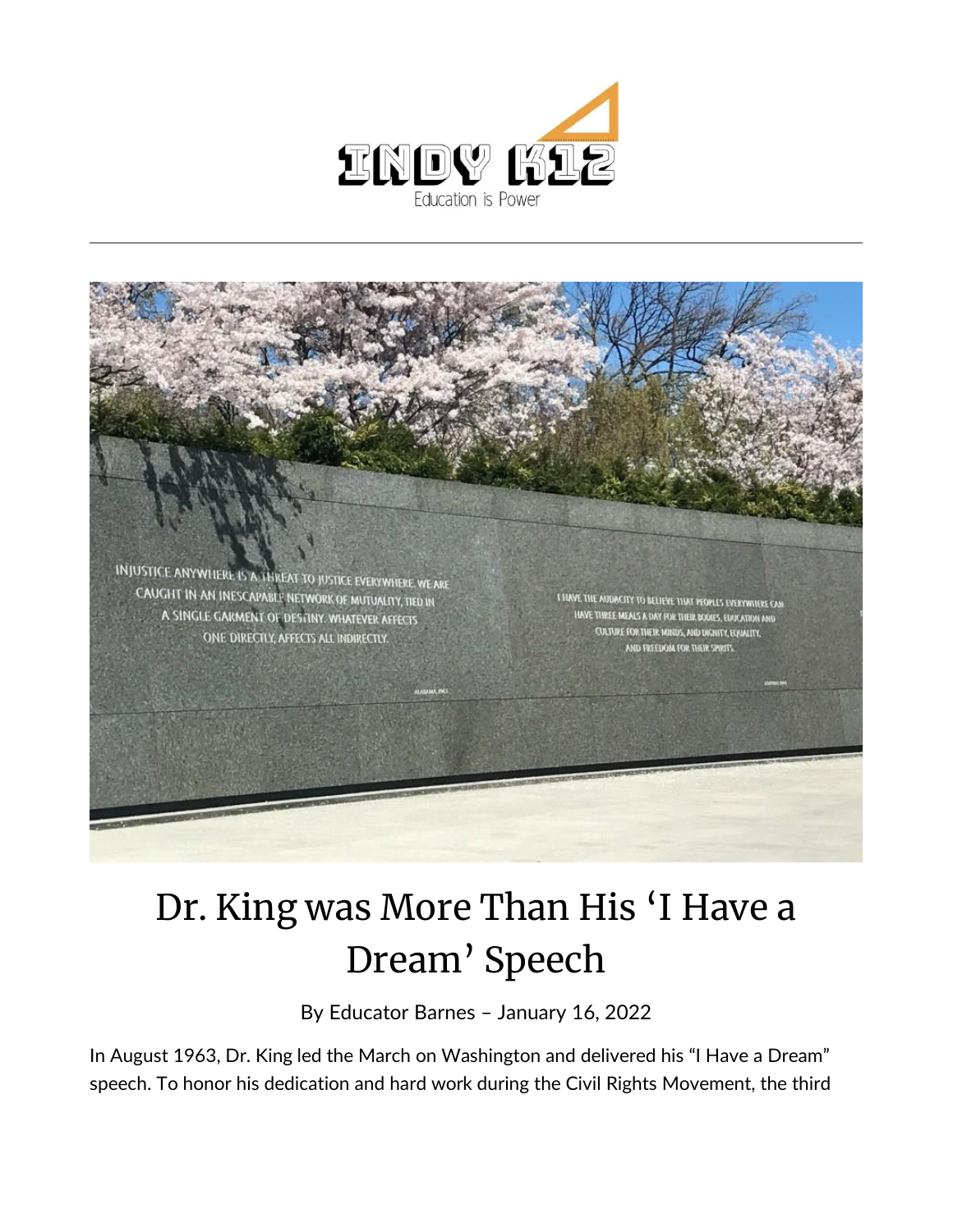Monday in January became a national holiday to remember him and his work. It is also a time to remember the cost of his work was death.

Many times, people forget that the racism, injustice, and oppression he fought against led to his assassination. It left his wife, Coretta Scott King a widow and his children without a father. In the book "The African-American Century: How Black Americans Have Shaped Our Country," the author states, "On the verge of his death, the only African American we celebrate as a hero with a national holiday was deeply depressed and at a low point in his public popularity."

To quote Dr. King without understanding what he endured and believing in his work continuing today is hypocrisy. Yet every year, when the Dr. King holiday comes around, there are people who do just that. Many times those quotes come from his "I Have a Dream Speech." It is hard to quote any other speeches when you haven't read them.

On his holiday, take a moment to think about how Dr. King gave the ultimate sacrifice and take the time to read other speeches he gave outside of the "I Have a Dream Speech." Last, take action. Dr. King said in his last speech "I've Been to the Mountaintop," which he gave the day before he was assassinated, "For when people get caught up with that which is right and they are willing to sacrifice for it, there is no stopping short of victory."

The passion to be involved in social justice work to ensure everyone has a chance at a secure and productive future should burn as fierce as King described in his "Mountaintop" speech. It should burn like "a certain kind of fire that no water could put out." Burn bright and make a difference starting today and continue throughout the rest of the year.

## **Dr. King Speeches**

"[Beyond Vietnam](https://www.americanrhetoric.com/speeches/mlkatimetobreaksilence.htm)"

"[I Have a Dream](https://www.npr.org/2010/01/18/122701268/i-have-a-dream-speech-in-its-entirety)"

["I've Been to the Mountaintop"](https://www.afscme.org/about/history/mlk/mountaintop)

"[Letter from Birmingham Jail](https://kinginstitute.stanford.edu/sites/mlk/files/letterfrombirmingham_wwcw_0.pdf)"

"[The Other America](https://www.crmvet.org/docs/otheram.htm)"